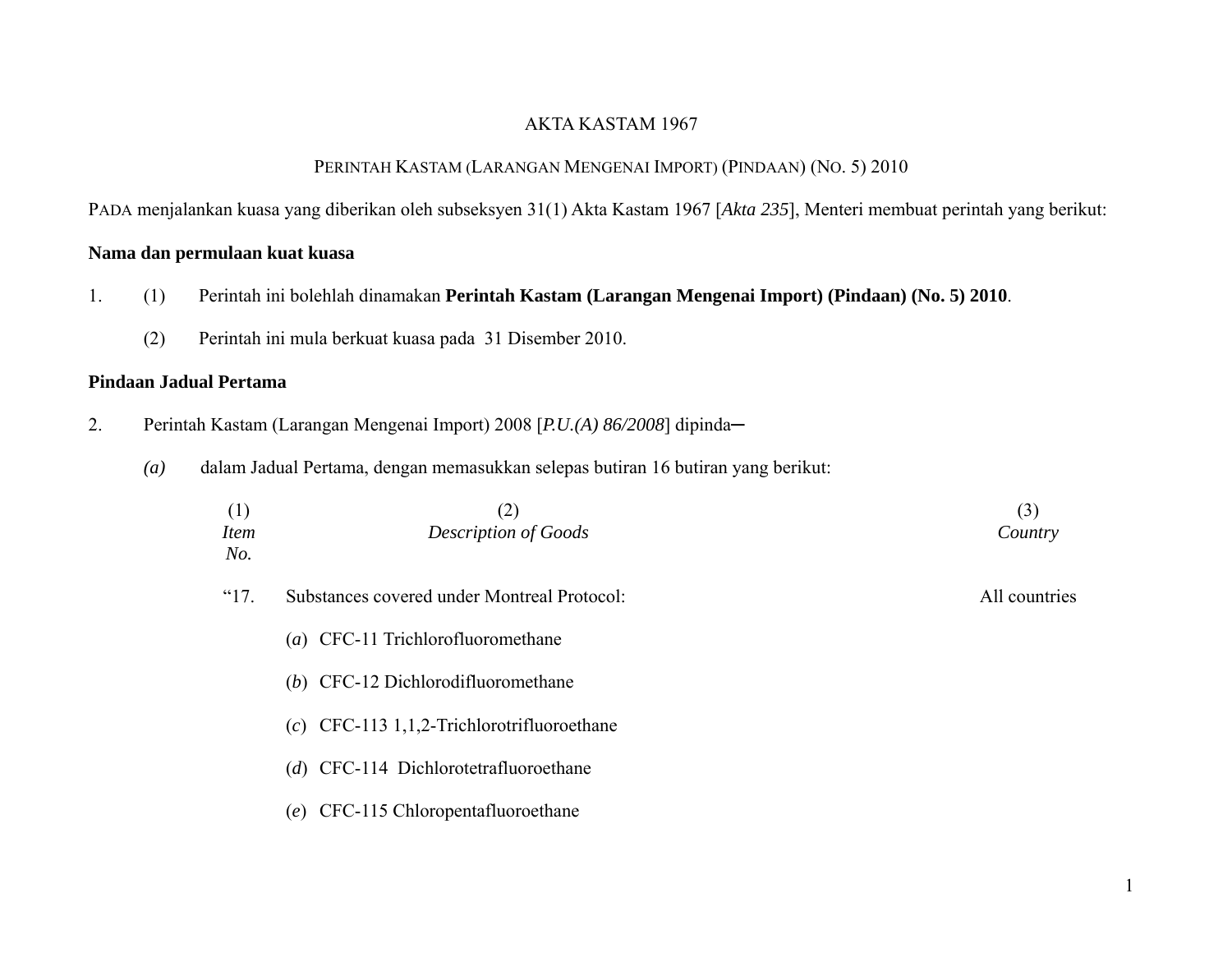- (*f*) Halon-1211 Bromochlorodifluoromethane
- (*g*) Halon-1301 Bromotrifluoromethane
- (*h*) Halon-2402 Dibromotetrafluoroethane
- (*i*) CFC-13 Chlorotrifluoromethane
- (*j*) CFC-111 Pentachlorodifluoroethane
- (*k*) CFC-112 Tetrachlorodifluoroethane
- (*l*) CFC-211 Heptachlorofluoropropane
- (*m*) CFC-212 Hexachlorodifluoropropane
- (*n*) CFC-213 Pentachlorotrifluoropropane
- (*o*) CFC-214 Tetrachlorotetrafluoropropane
- (*p*) CFC-215 Trichloropentafluoropropane
- (*q*) CFC-216 Dichlorohexafluoropropane
- (*r*) CFC-217 Chloroheptafluoropropane
- (*s*) CCl Carbon tetrachloride (tetrachloromethane)
- (*t*) Mixtures containing halogenated derivatives of methane, ethane or propane:
	- (i) containing chlorofluorocarbons (CFCs), whether or not containing hydrochlorofluorocarbons (HCFCs), perflorocarbons (PFCs) or hydrofluorocarbons (HFCs)
	- (ii) containing bromochlorodifluoromethane, bromotrifluromethane or di bromotetrafluoromethanes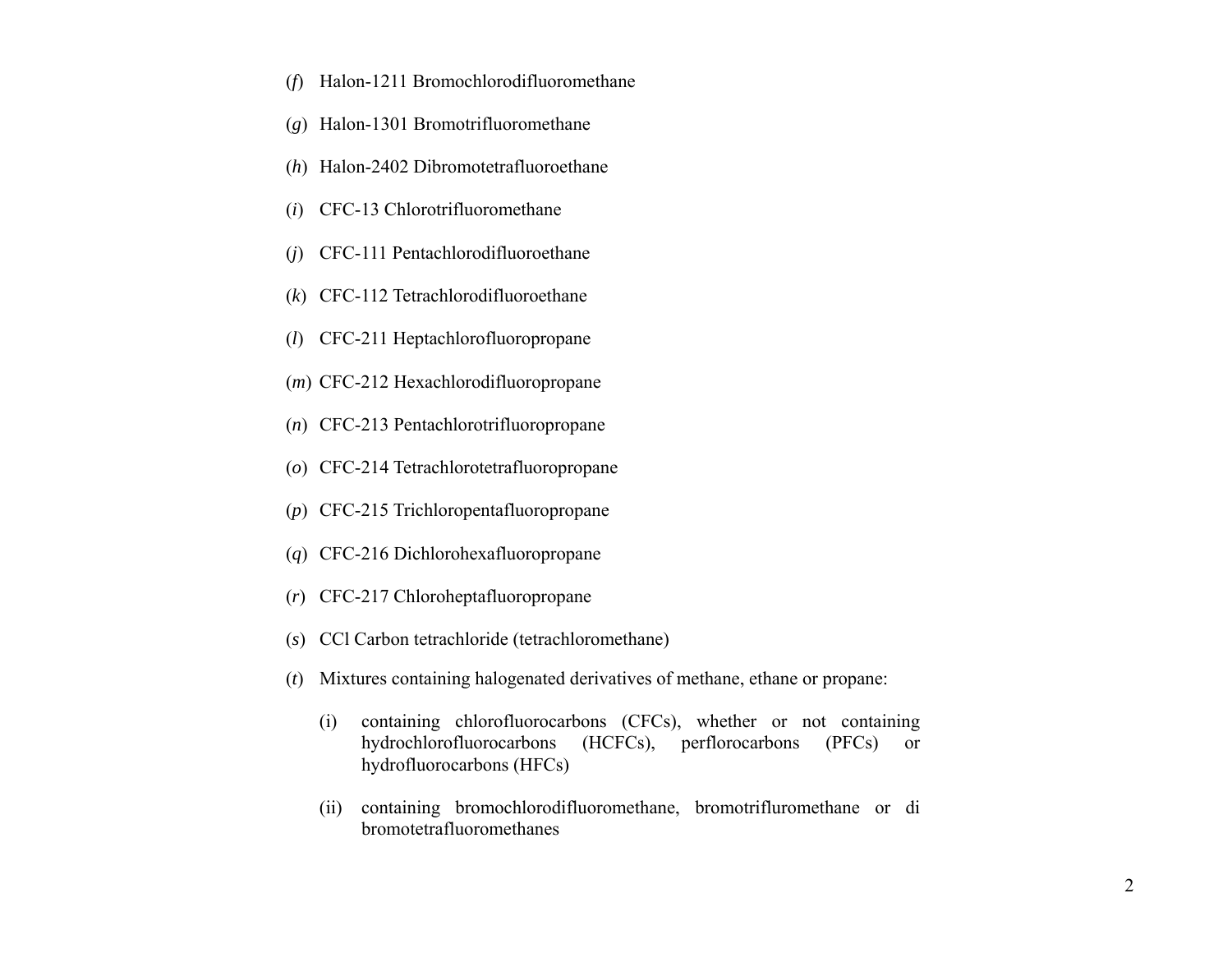|     | (iv) containing carbon tetrachloride                                                |             | $"$ ; dan |
|-----|-------------------------------------------------------------------------------------|-------------|-----------|
| (b) | dalam Jadual Kedua, berhubung dengan butiran 26, dengan memotong perkataan berikut: |             |           |
|     | "Group I:                                                                           |             |           |
|     | CFC-11 Trichlorofluoromethane                                                       | 2903.41 000 |           |
|     | CFC-12 Dichlorodifluoromethane                                                      | 2903.42 000 |           |
|     | CFC-113 1, 1, 2 - Trichloro 1, 2, 2-trifluoroethane                                 | 2903.43 000 |           |
|     | CFC-114 1,2,-Dichlorotetrafluoroethane                                              | 2903.44 000 |           |
|     | CFC-115 Chloropentafluoroethane                                                     | 2903.44 000 |           |
|     | Group II:                                                                           |             |           |
|     | Halon-1211 Bromochlorodifluoromethane                                               | 2903.46 000 |           |
|     | Halon-1301 Bromotrifluoromethane                                                    | 2903.46 000 |           |
|     | Halon-2402 Dibromotetrafluoroethane                                                 | 2903.46 000 |           |
|     | Annex B to the Protocol:                                                            |             |           |
|     | Group I:                                                                            |             |           |
|     | CFC-13 Chlorotrifluoromethane                                                       | 2903.45 140 |           |
|     | CFC-111 Pentachlorofluoroethane                                                     | 2903.45 280 |           |

(iii) containing hydrobromofluorocarbons (HBFCs)

3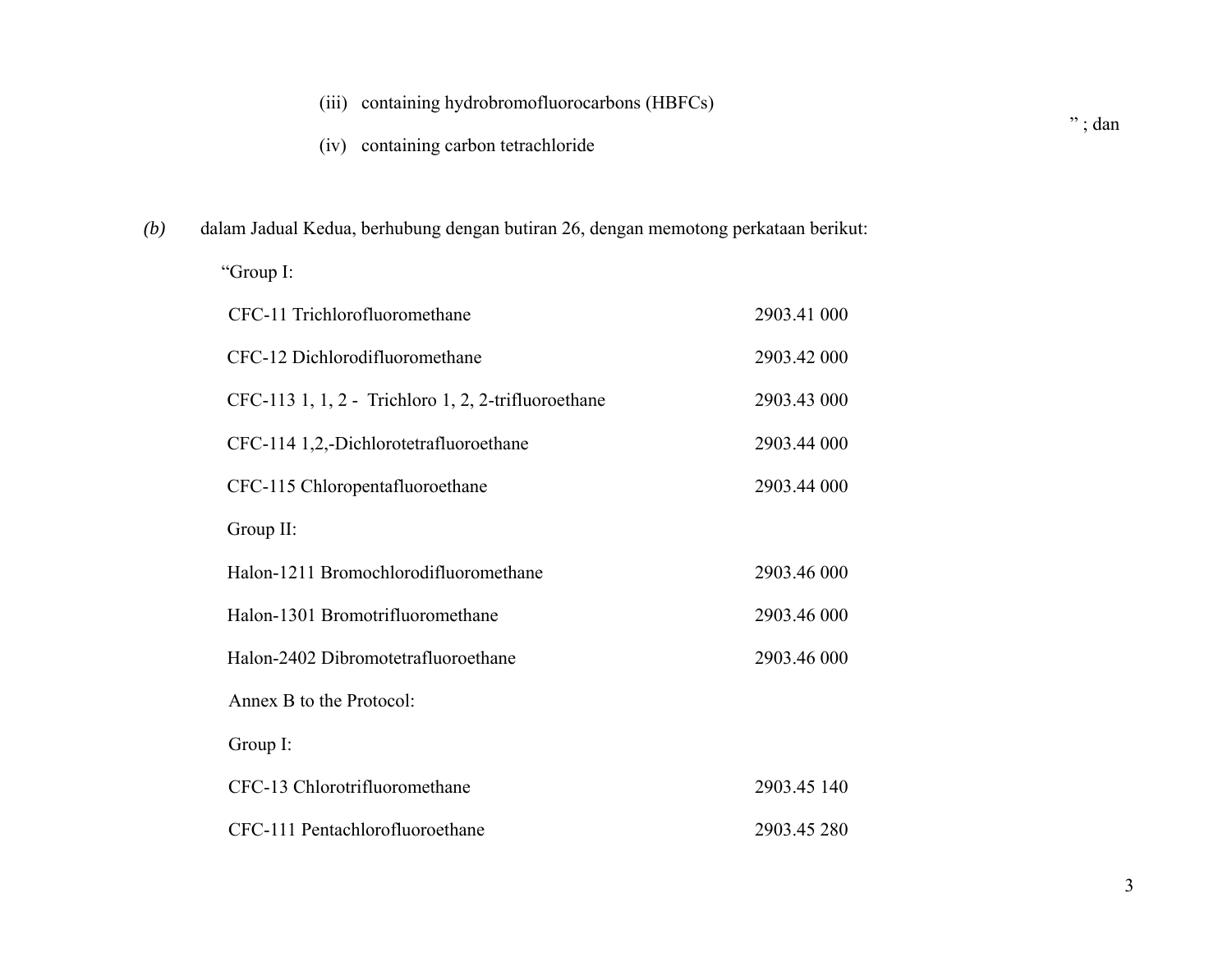| CFC-112 Tetrachlorodifluoroethane             | 2903.45 291   |
|-----------------------------------------------|---------------|
| CFC-211 Heptachlorodifluoropropane            | 2903.45 940   |
| CFC-212 Hexachlorodifluoropropane             | 2903.45 993   |
| CFC-213 Pentachlorotrifluoropropane           | 2903.45 950   |
| CFC-214 Tetrachlorotetrafluoropropane         | 2903.45 960   |
| CFC-215 Trichloropentafluoropropane           | 2903.45 970   |
| CFC-216 Dichlorohexafluoropropane             | 2903.45 980   |
| CFC-217 Chloroheptafluoropropane              | 2903.45 991   |
| Group II:                                     |               |
| CCl Carbon tetrachloride (tetrachloromethane) | 2903.14 000". |

Dibuat 2010 [15 Sulit KE.HT(96)669/15-36 SK.28; Perb. ; PN (PU2)338C/XIV]

 DATO' SERI HAJI AHMAD HUSNI BIN MOHAMAD HANADZLAH  *Menteri Kewangan Kedua*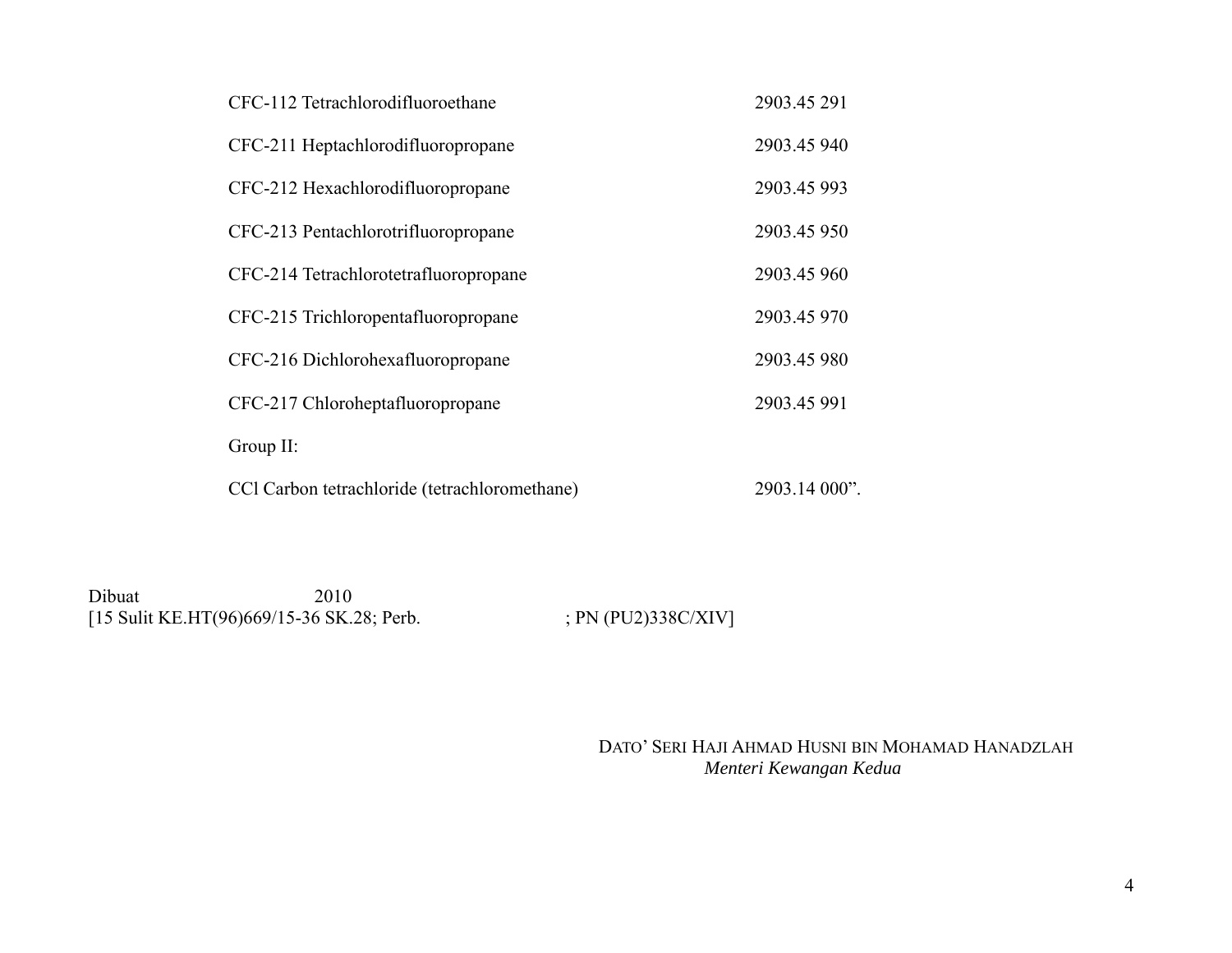### **CUSTOMS ACT 1967**

# CUSTOMS (PROHIBITION OF IMPORTS) (AMENDMENT) (NO. 5) ORDER 2010

IN exercise of the power conferred by subsection 31(1) of the Customs Act 1967 [*Act 235*], the Minister makes the following order:

## **Citation and commencement**

- 1. (1) This order may be cited as the **Customs (Prohibition of Imports) (Amendment) (No. 5) Order 2010**.
	- (2) This Order comes into operation on 31 December 2010.

### **Amendment of First Schedule**

- 2. The Customs (Prohibition of Imports) Order 2008 [P.U.(A) 86/2008] is amended—
	- *(a)* in the First Schedule by inserting after item 16 the following item:

| (1)<br><b>Item</b><br>No. | (2)<br><b>Description of Goods</b>           | (3)<br>Country |
|---------------------------|----------------------------------------------|----------------|
| "17.                      | Substances covered under Montreal Protocol:  | All countries  |
|                           | (a) CFC-11 Trichlorofluoromethane            |                |
|                           | (b) CFC-12 Dichlorodifluoromethane           |                |
|                           | $(c)$ CFC-113 1,1,2-Trichlorotrifluoroethane |                |
|                           | (d) CFC-114 Dichlorotetrafluoroethane        |                |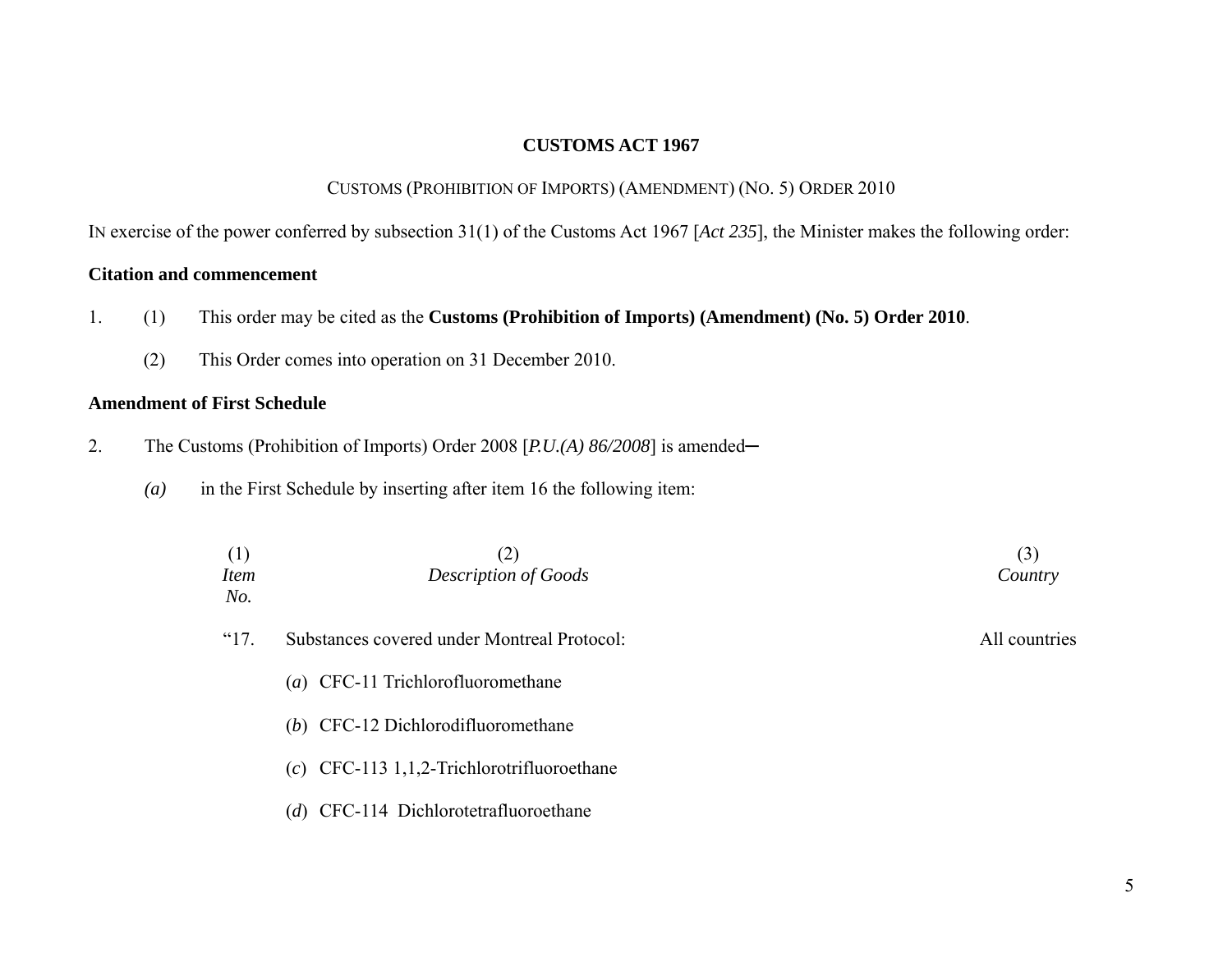- (*e*) CFC-115 Chloropentafluoroethane
- (*f*) Halon-1211 Bromochlorodifluoromethane
- (*g*) Halon-1301 Bromotrifluoromethane
- (*h*) Halon-2402 Dibromotetrafluoroethane
- (*i*) CFC-13 Chlorotrifluoromethane
- (*j*) CFC-111 Pentachlorodifluoroethane
- (*k*) CFC-112 Tetrachlorodifluoroethane
- (*l*) CFC-211 Heptachlorofluoropropane
- (*m*) CFC-212 Hexachlorodifluoropropane
- (*n*) CFC-213 Pentachlorotrifluoropropane
- (*o*) CFC-214 Tetrachlorotetrafluoropropane
- (*p*) CFC-215 Trichloropentafluoropropane
- (*q*) CFC-216 Dichlorohexafluoropropane
- (*r*) CFC-217 Chloroheptafluoropropane
- (*s*) CCl Carbon tetrachloride (tetrachloromethane)
- (*t*) Mixtures containing halogenated derivatives of methane, ethane or propane:
	- (i) containing chlorofluorocarbons (CFCs), whether or not containing hydrochlorofluorocarbons (HCFCs), perflorocarbons (PFCs) or hydrofluorocarbons (HFCs)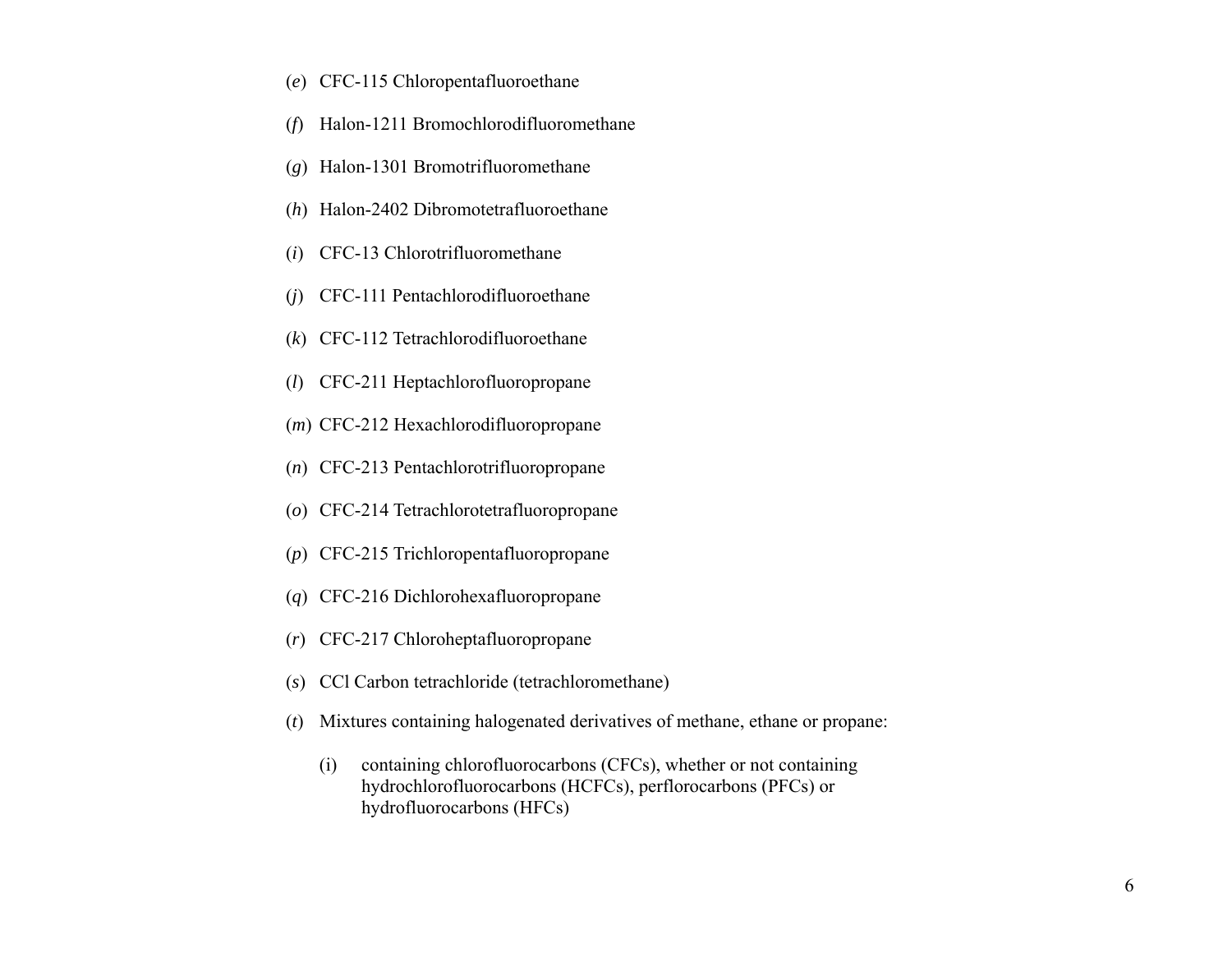|     | (ii)<br>bromotetrafluoromethanes                                                 |                                            | containing bromochlorodifluoromethane, bromotrifluromethane or di |             |
|-----|----------------------------------------------------------------------------------|--------------------------------------------|-------------------------------------------------------------------|-------------|
|     | (iii)                                                                            | containing hydrobromofluorocarbons (HBFCs) |                                                                   |             |
|     | containing carbon tetrachloride<br>(iv)                                          |                                            |                                                                   | $"\,$ ; and |
| (b) | in the Second Schedule, in relation to item 26, by deleting the following words: |                                            |                                                                   |             |
|     | "Group I:                                                                        |                                            |                                                                   |             |
|     | CFC-11 Trichlorofluoromethane                                                    |                                            | 2903.41 000                                                       |             |
|     | CFC-12 Dichlorodifluoromethane                                                   |                                            | 2903.42 000                                                       |             |
|     | CFC-113 1, 1, 2 - Trichloro 1, 2, 2-trifluoroethane                              |                                            | 2903.43 000                                                       |             |
|     | CFC-114 1,2,-Dichlorotetrafluoroethane                                           |                                            | 2903.44 000                                                       |             |
|     | CFC-115 Chloropentafluoroethane                                                  |                                            | 2903.44 000                                                       |             |
|     | Group II:                                                                        |                                            |                                                                   |             |
|     | Halon-1211 Bromochlorodifluoromethane                                            |                                            | 2903.46 000                                                       |             |
|     | Halon-1301 Bromotrifluoromethane                                                 |                                            | 2903.46 000                                                       |             |
|     | Halon-2402 Dibromotetrafluoroethane                                              |                                            | 2903.46 000                                                       |             |
|     | Annex B to the Protocol:                                                         |                                            |                                                                   |             |
|     | Group I:                                                                         |                                            |                                                                   |             |
|     | CFC-13 Chlorotrifluoromethane                                                    |                                            | 2903.45 140                                                       |             |